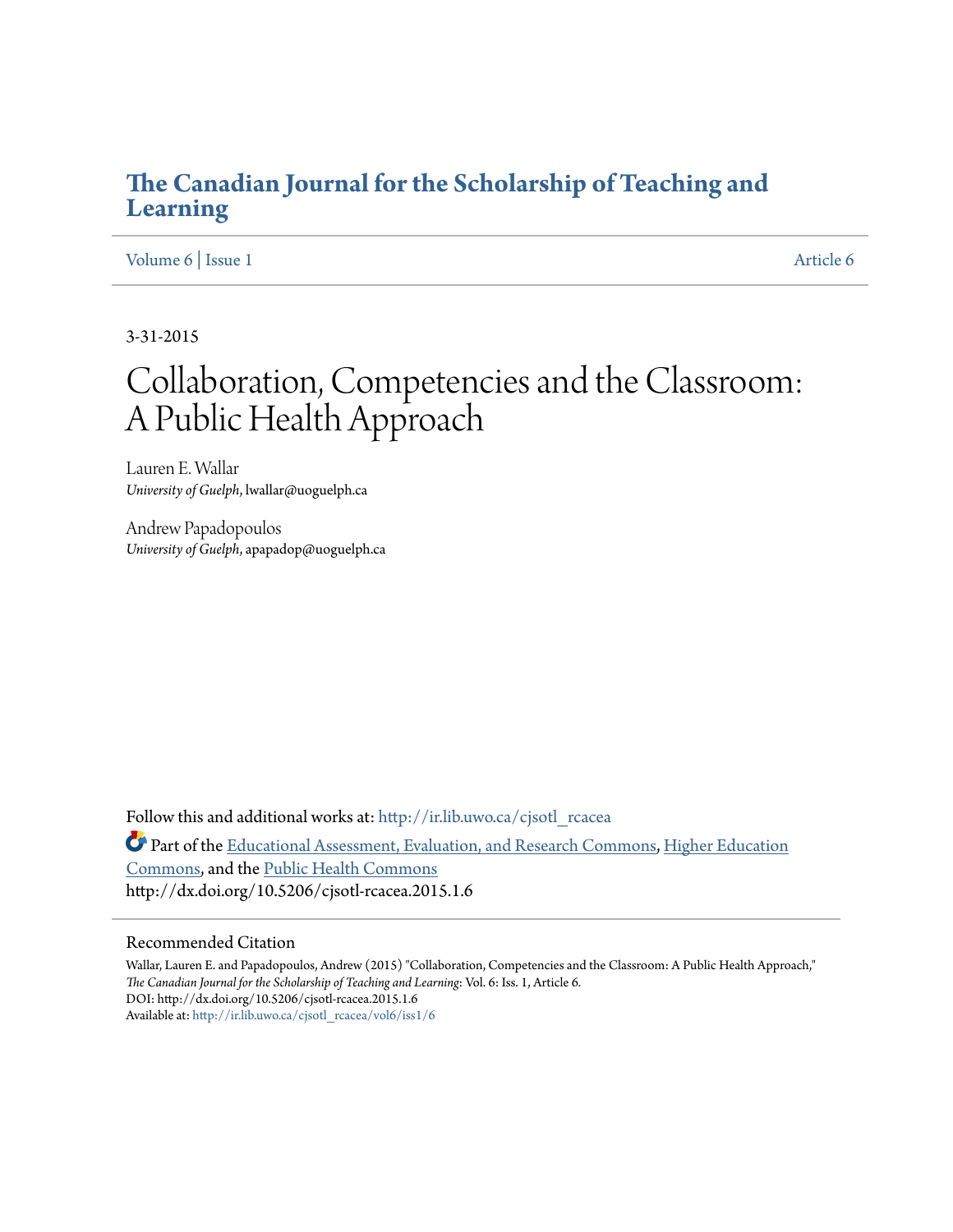## Collaboration, Competencies and the Classroom: A Public Health Approach

#### **Abstract**

The University of Guelph Master of Public Health program is a professional degree program that seeks to prepare graduates to meet complex public health needs by developing their proficiency in the 36 public health core competencies. Provision of experiential learning opportunities, such as a semester-long practicum, is part of student development. In the Fall 2013 semester, a new opportunity was introduced in which small groups of students were paired with local public health professionals to complete a capstone business plan assignment that addressed a current public health issue. However, the impact of this external collaboration on the student learning experience was unknown. To address this, quantitative and qualitative information about students' perceived proficiency in the core competencies and their learning experiences was collected using a pre/post survey and focus groups, respectively. A post-assignment survey was also administered to participating local public health professionals in which they assessed their group's proficiency in the core competencies, and provided additional feedback. The results of this study showed that students had unique learning experiences with enhanced proficiency in different areas including policy and program planning, implementation and evaluation, assessment and analysis, and partnerships, collaboration and advocacy. Managing and communicating expectations was important throughout the learning experience. By using realistic community-based assignments, graduate public health programs can enrich students' learning experiences by creating an environment for students to apply their classroom knowledge and gain practical knowledge and skills.

Le programme de maîtrise en santé publique de l'Université de Guelph est un programme menant à l'obtention d'un grade professionnel qui prépare les diplômés à répondre aux besoins complexes en santé publique et leur permet d'acquérir 36 compétences principales en santé publique. Le développement des étudiants comprend des occasions d'apprentissage par l'expérience, telles que des stages d'une durée d'un semestre. Au cours du semestre d'automne 2013, une nouvelle occasion a été inaugurée, selon laquelle de petits groupes d'étudiants ont été jumelés avec des professionnels en santé publique de la localité afin de mettre au point un plan d'affaires cadre qui réponde à une question de santé publique qui se posait à ce moment-là. Toutefois, l'impact de cette collaboration externe sur l'apprentissage des étudiants restait inconnu. Pour répondre à cette question, des renseignements quantitatifs et qualitatifs sur la manière dont les étudiants ont perçu l'acquisition de leurs compétences dans les domaines principaux de compétences, ainsi que des détails sur leurs expériences d'apprentissage, ont été recueillis par le biais de sondages menés avant et après l'expérimentation ainsi que par des groupes cibles. Un sondage mené après l'expérimentation a également été mené auprès des professionnels en santé publique de la localité, dans lequel ceux-ci ont évalué les acquisitions de leur groupe dans les compétences principales, et ont fourni des commentaires supplémentaires. Les résultats de cette étude ont montré que les étudiants ont vécu des expériences d'apprentissage uniques qui ont amélioré leurs compétences dans divers domaines, y compris la planification de programmes et de politiques, la mise en oeuvre et l'évaluation, l'estimation et l'analyse, ainsi que les partenariats, la collaboration et le rôle de la promotion. La gestion et la communication des attentes ont été importantes tout au long de l'expérience d'apprentissage. Le fait d'utiliser des tâches réalistes basées dans la communauté permet aux programmes de santé publique de cycles supérieurs d'enrichir l'expérience d'apprentissage des étudiants car cela crée un environnement dans lequel les étudiants mettent en application des connaissances apprises en salle de classe et acquièrent des connaissances et des compétences pratiques.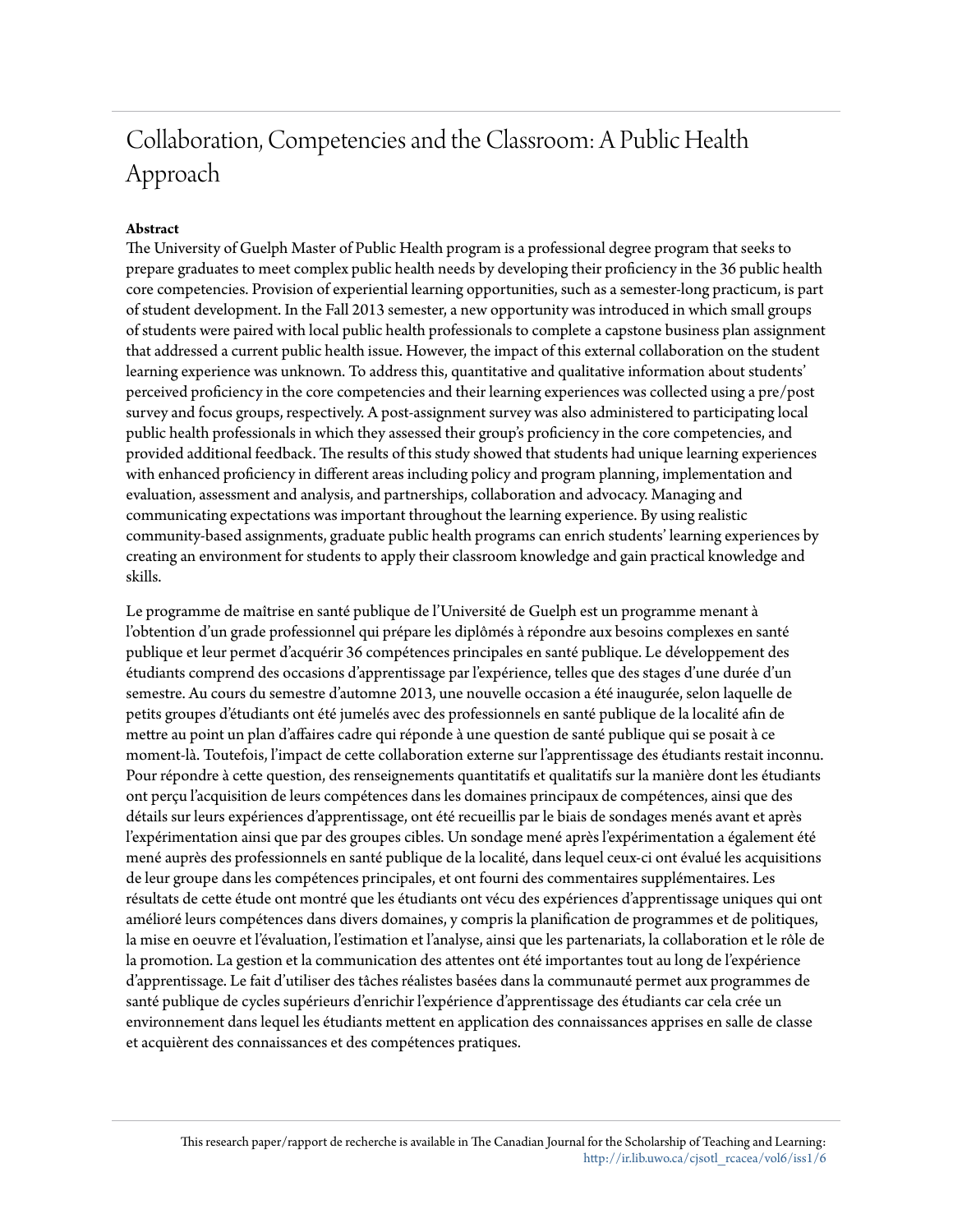#### **Keywords**

competency-based education, public health competencies, Master of Public Health, survey, qualitative methods, assessment

#### **Cover Page Footnote**

Funding was provided by Open Learning and Educational Support at the University of Guelph.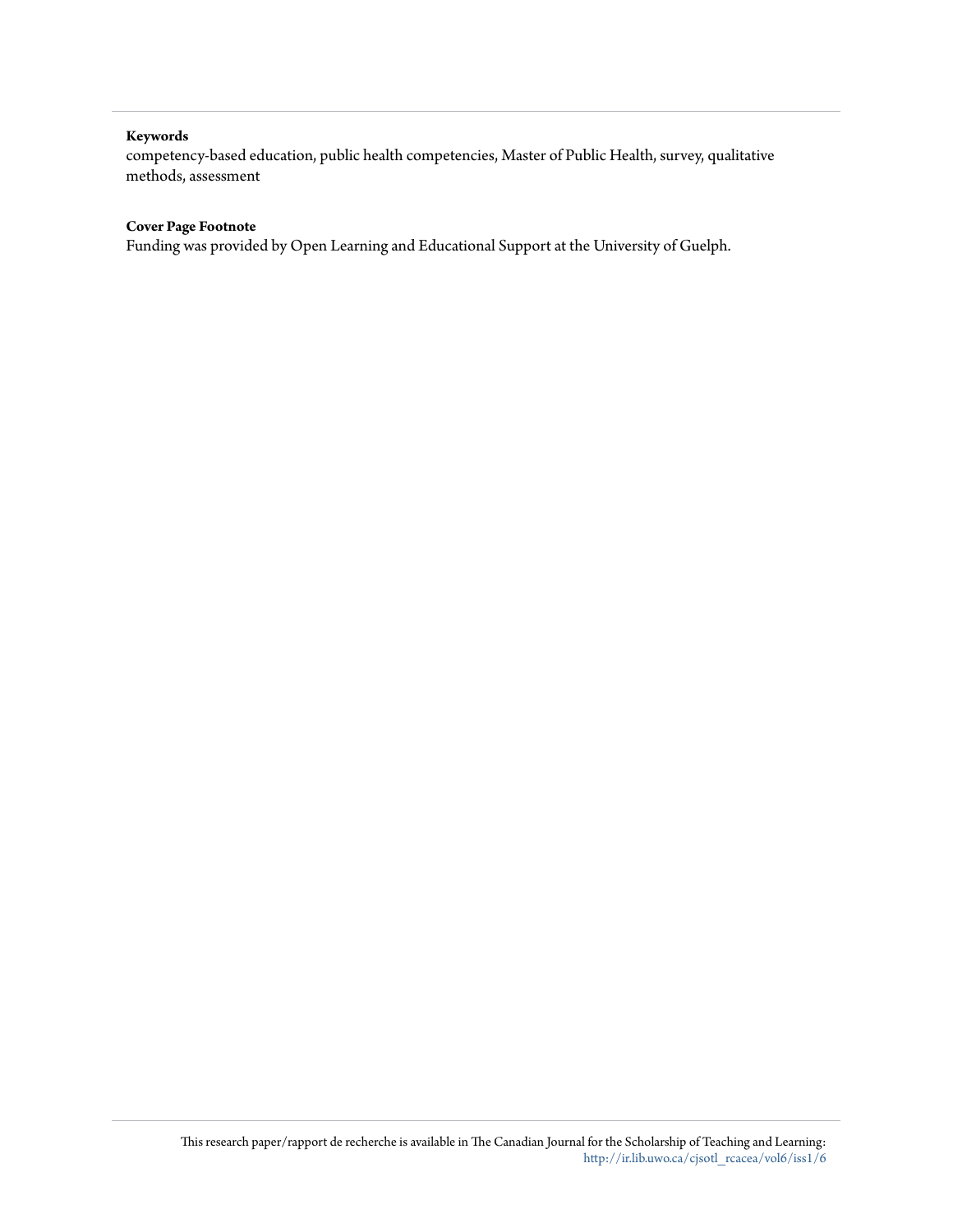The Public Health Agency of Canada (2007) defines public health competencies as the "essential knowledge, skills and attitudes necessary for the practice of public health" (p. 1). There are 36 public health core competencies (Core Competencies) that are organized into seven categories:

- 1. Public Health Sciences (5 competencies)
- 2. Assessment and Analysis (6 competencies)
- 3. Policy and Program Planning, Implementation and Evaluation (8 competencies)
- 4. Partnerships, Collaboration and Advocacy (4 competencies)
- 5. Diversity and Inclusiveness (3 competencies)
- 6. Communication (4 competencies)
- 7. Leadership (6 competencies)

These professional competencies were developed, in part, to inform the development of Master of Public Health (MPH) program curriculum (Public Health Agency of Canada, 2007). Including a competency-based curriculum is one of the criteria in the *Guidelines for MPH Programs in Canada*, a guiding document for the development of graduate public health education in Canada (Public Health Human Resources Task Group, 2009). Competency-based curricula have similarly been espoused by several other organizations including the Association of Schools of Public Health in the United States (Calhoun, Ramiah, Weist, & Shortell, 2008), the Australian Network of Public Health Institutions (Genat & Robinson, 2010), and the Association of Schools of Public Health in the European Region (Birt & Foldspang, 2011). These curricular frameworks are based on the acquisition and demonstration of proficiency in defined public health competencies.

Competency statements explicitly describe what one should be able to do and have been used to design public health curriculum (Genat & Robinson, 2010; Kaprielian et al., 2013; Koo & Miner, 2010; Thompson, Harver, & Eure, 2009). These statements can provide a clear target that aligns course content, sequencing, instructional methods, and assessment methods across an entire program (Koo & Miner, 2010; Thompson, Harver, & Eure, 2009). In the public health workplace, competency statements have been used as a self-assessment tool. The Canadian Institute of Public Health Inspectors, the Public Health Agency of Canada, and the Public Health Foundation have promoted the use of their competency statements for assessment and identification of individual training needs (Public Health Agency of Canada, 2007; Public Health Foundation, 2014; The CPC Working Group, 2009). By providing clear, measurable standards, competency statements can be effectively used for critical self-reflection, and to encourage lifelong learning.

 The University of Guelph MPH program is a professional degree program in which students complete nine required and three elective courses, and one practicum over four to five semesters. The curriculum is designed to give students broad exposure to several areas of public health. Faculty provide particular expertise in epidemiology, environmental public health, and infectious disease. Since its launch in 2008, the number of applications has increased eight-fold from 43 applications for the September 2009 cohort to 343 applications for the September 2014 cohort. However, enrollment has been intentionally capped to keep class sizes small with approximately 20 students per cohort.

As part of the curriculum, students are required to complete the Public Health Administration course, typically in their fourth semester after they have completed their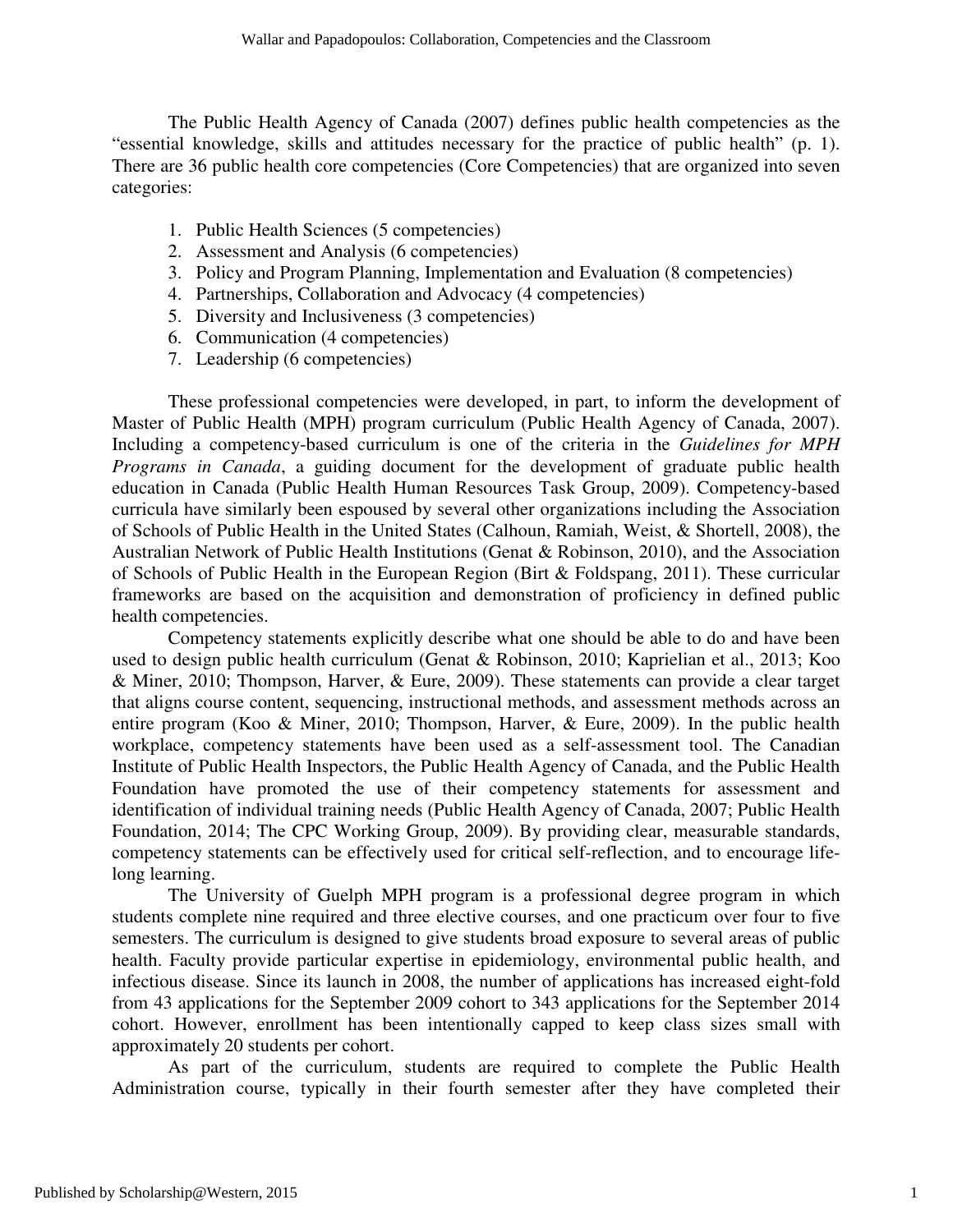practicum. The course focuses on the development, implementation, and evaluation of public health programs, and explores the role of stakeholders and community advocacy. For a list of the course learning outcomes, see Appendix 1. Student assessment is comprised of an individual case study (30%) and a capstone assignment in which groups of 4-5 students work collaboratively to develop a business plan (midterm outline  $-20\%$ ; final paper and presentation  $-$ 50%). Previous work by Papadopoulos, Britten, Hatcher, & Rainville (2013) showed that the development of a business plan requires proficiency in all 36 of the Core Competencies, validating it as a capstone experience.

In the Fall 2013 semester, the business plan assignment was modified to include collaboration with project leaders from a local public health organization. Given that previous cohorts had not collaborated with a local public health organization to develop a business plan, the authors were interested in understanding how external collaboration may impact student proficiency in the Core Competencies. The objective of this study was to assess the impact of a new external collaborative capstone experience on MPH students' perceived proficiency in the Core Competencies using quantitative and qualitative data obtained from students and public health professionals.

#### **Methods**

#### **Study Population**

Twenty-three MPH students were enrolled in the Fall 2013 Public Health Administration course and were invited to participate in the study via e-mail. This study consisted of a preassignment and post-assignment survey. Two students (8.7%) requested to be removed from the study population. Of the remaining 21 students, 16 students (76%) responded to the preassignment survey. Of these 16 students, 11 students (52%) responded to the post-assignment survey. All of the survey respondents were in their second year of the MPH program.

Public health professionals from a local public health organization supervised five student groups of 4-5 students each. All of the professionals were from the same health analytics and promotion program, and were recruited by the program manager who facilitated communication between the organization and AP as the course instructor. Project leaders were responsible for setting project goals and objectives in collaboration with students, providing contextual information related to the host organization, and ensuring that the business plans remained realistic and achievable. Project leaders were invited to complete a survey after the assignment was completed. Five project leaders representing all five groups responded to the survey yielding a response rate of 100%. Students and project leaders were familiar with the Core Competencies. Students were introduced to the Core Competencies at the beginning of the MPH program. Project leaders were familiarized with the Core Competencies as part of their professional orientation.

#### **Description of the Business Plan Assignment**

 As part of the Public Health Administration course, students were required to select a public health issue from a pre-determined list that was developed by the local public health organization and course instructor. Students organized themselves into five groups of 4-5 students each. Each group collaborated with a public health professional from a local public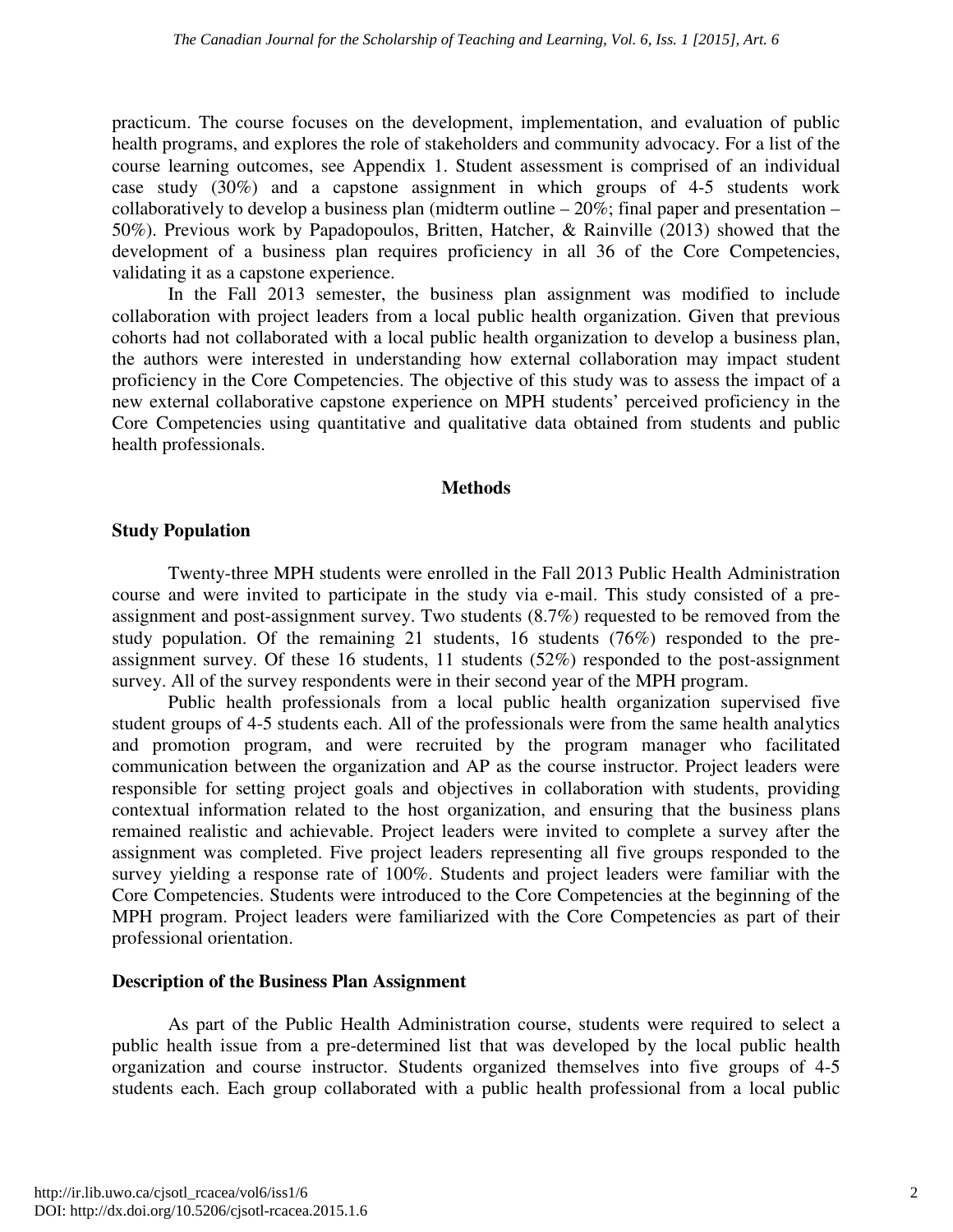health organization to prepare a business plan that addressed their selected public health issue. Over the course of the semester, students received instruction on strategic planning, business planning, program evaluation, and finance and budgeting to scaffold their learning for this assignment. The selected issues were: (a) uptake of the human papillomavirus vaccine among Grade 8 girls; (b) enhancing the data coordinator position within a local public health unit; (c) enhancing community oral health; (d) increasing the number of domestic animals vaccinated against rabies; and (e) preventing heat-associated illness in the elderly and chronically ill, lowincome individuals. Students had from October 1 to December 3 to complete the assignment. Any required resources were provided by the local public health organization such that there were no additional costs to the university. See Appendix 2 for the assignment outline.

#### **Quantitative Survey Instrument and Data Collection**

 Three electronic surveys were created using LimeSurvey: (a) anonymous pre-assignment student survey; (b) anonymous post-assignment student survey; and (c) identifiable postassignment project leader survey. All three surveys assessed proficiency in 35 of the 36 Core Competencies on a 10-point Likert scale with the three scale anchors 1 representing "needs improvement," 5 representing "good," and 10 representing "outstanding" proficiency. This scale was generated by the authors, and used 10 points (rather than 5 or 7 points) to increase scale granularity. Competency 3.8 – *"Demonstrate the ability to fulfill functional roles in response to a public health emergency*" – was not included as it was not applicable to this assignment. The competency statements used in the survey were previously validated and published by the Public Health Agency of Canada (Public Health Agency of Canada, 2007). The pre-assignment student survey was disseminated in October 2013 via e-mail. The survey also assessed level of experience with generating a business plan and collaborating with a public health organization outside of their practicum placement using a three-point scale with the scale anchors of unexperienced, somewhat experienced and very experienced. The post-assignment surveys were disseminated at the end of November 2013 via e-mail. The survey also assessed frequency of communication, and agreement with value statements related to generating a business plan and collaborating with a public health organization on integration into the public health sector, job readiness, graduate studies, and achieving the course learning outcomes. Agreement was assessed on a five-point Likert scale ranging from strongly disagree to strongly agree. Although assignments were not due until December 3, we administered the post-assignment survey slightly in advance of the due date to promote completion of the survey prior to the end of the semester. E-mail communication with students and student survey data collection was managed by a third person (AC) who had no relationship with the students in order to avoid a conflict of interest given that the first author (LEW) was the course teaching assistant, and the second author (AP) was the course instructor. To facilitate dissemination of the post-assignment survey to only those students who had completed the pre-assignment survey, a token table was used by AC to determine who had submitted the pre-assignment survey. The token table did not link participant names to their responses such that the responses themselves were anonymous.

#### **Qualitative Focus Groups and Data Collection**

 A convenience sample of ten students were invited to participate in a follow-up focus group session, of which seven agreed to participate, yielding a response rate of 70%. The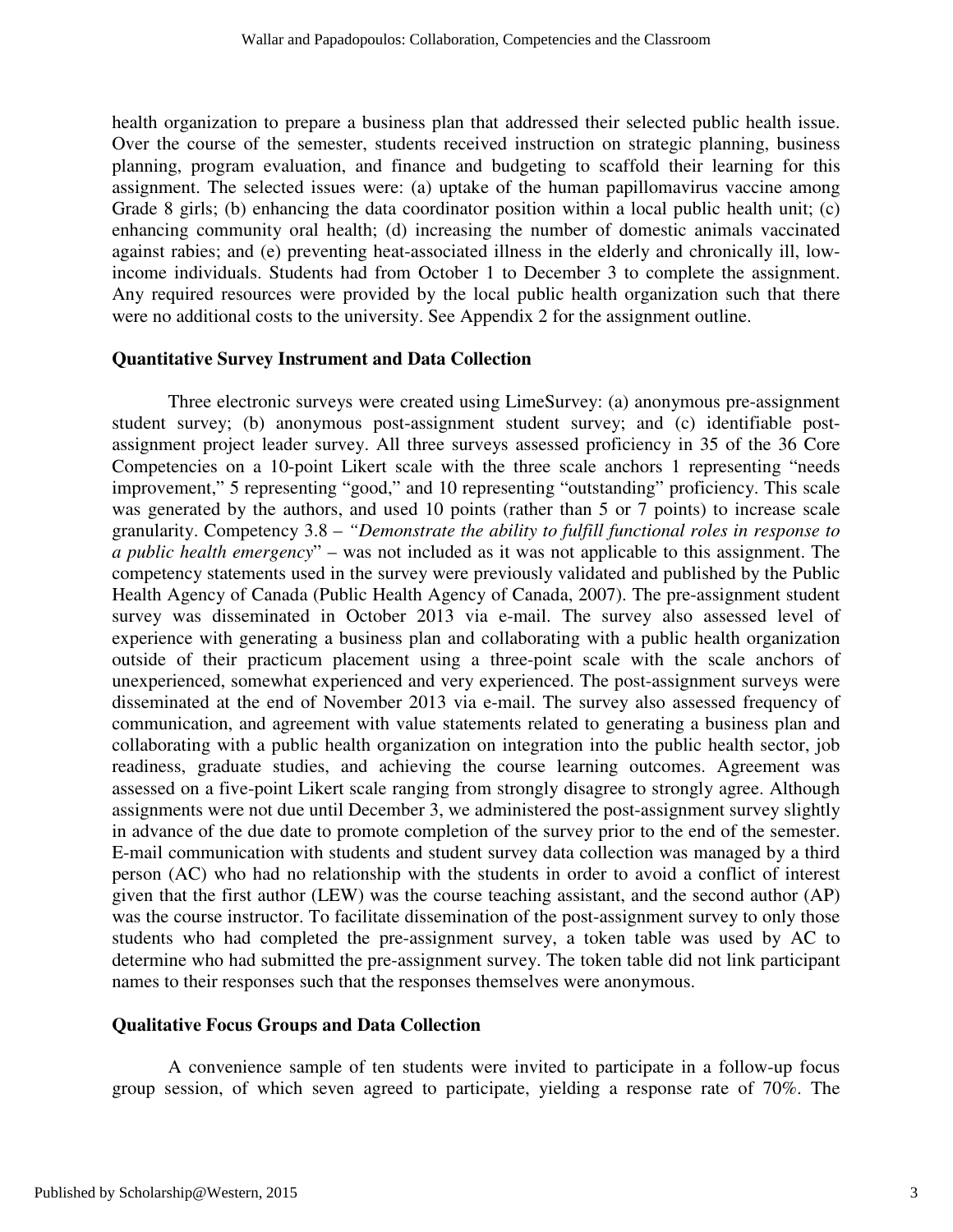convenience sample was selected based on students who were still enrolled in the MPH program or were known by LEW or a current MPH student to be geographically close to the University of Guelph. By using a convenience sample, we were able to maximize the accessibility of participants. Two semi-structured focus groups were conducted in March and April 2014 at the University of Guelph with 3 and 4 students, respectively. All but one of the focus group participants, who had graduated in February 2014, were currently enrolled in the MPH program at the time of the focus group session. Topics that were included for discussion were: Initial thoughts about the assignment, purpose of the assignment, public health core competency categories that students most and least improved in, specific competencies that students most and least improved in, frequency and sufficiency of contact with their project leader, benefits and drawbacks of generating a business plan and, benefits and drawbacks of collaborating with a public health organization. The average duration of these sessions was 56 minutes. Both sessions were conducted in English by LEW, audiotaped, and transcribed verbatim by LEW.

#### **Data Analysis**

 Quantitative student survey results were analyzed using Excel and Stata13 (StataCorp LP, 2015). Incomplete surveys were excluded from analysis. To assess change in student proficiency across the 35 Core Competencies, we applied a cut-off of 7 out of 10, and determined the proportion of respondents who were at or above the cut-off pre- and post-assignment. The absolute difference between the pre- and post-assignment proportions was calculated to determine the change in those who were at or above the cut-off after the assignment was completed. Pre- and post-assignment proportions and their differences were sorted and ranked, and median values were determined. Proportions were converted to percentages. Of note, we did not calculate mean scores as it is not statistically appropriate to compute means for ordinal data. Additional survey results were analyzed using descriptive statistics. Quantitative project leader survey results were analyzed using Excel. Descriptive statistics were used to describe the distribution of scores across the 35 Core Competencies for each group. Focus group transcripts were analyzed using a basic qualitative approach to identify common themes, and triangulate quantitative survey data (Merriam, 2014). Briefly, a basic qualitative approach, in this context, sought to uncover how students interpreted their experience in collaboratively constructing a business plan, and assigned meaning in relation to their proficiency in the Core Competencies. Focus group transcripts were open-coded using the software program, ATLAS.ti (ATLAS.ti Scientific Software Development GmbH, 2002). Codes were organized by question, and analyzed to identify emergent cross-cutting themes. Qualitative responses relating to competency categories that participants felt that they most and least improved in were quantified and expressed as percentages. Qualitative analysis was conducted by LEW.

This study was approved by the University of Guelph Research Ethics Board.

#### **Results**

#### **Level of Prior Related Experience**

 Prior to the assignment, all respondents were inexperienced in creating a business plan. Outside of their practicum placement, 63% and 37% of respondents said that they were inexperienced and somewhat experienced in collaborating with a public health organization,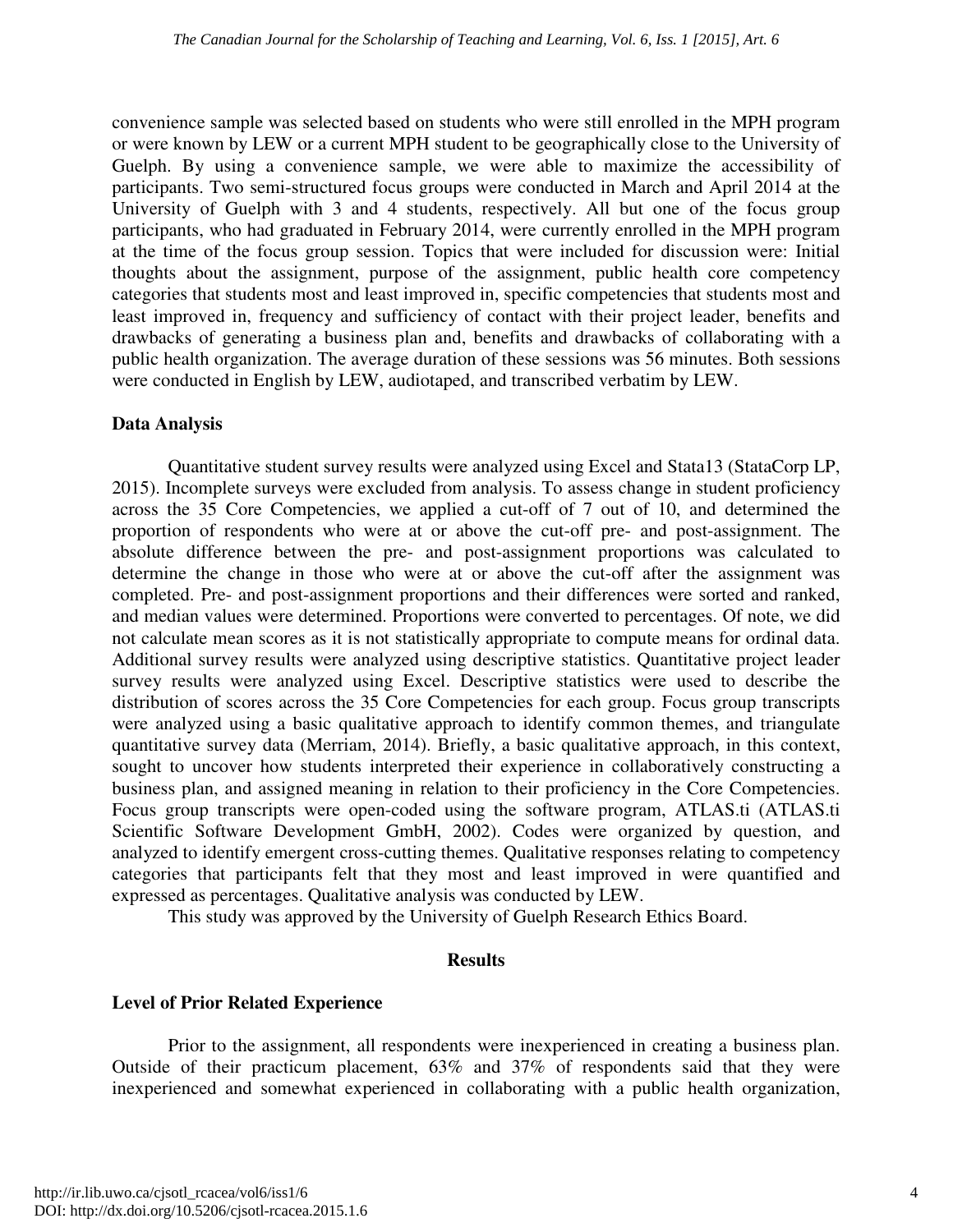respectively. Those who had some experience in external collaboration had gained it through volunteer work, undergraduate co-operative placement, or previous work experience.

#### **Perceived Proficiency in the Core Competencies**

Prior to the assignment, using a cut-off score of  $7$  out of 10, competency  $5.1$  – "*Recognize how the determinants of health (biological, social, cultural, economic and physical) influence the health and well-being of specific population groups*" had the greatest percentage of respondents at or above the cut-off  $(81\%)$  (see Figure 1). In contrast, competencies 3.3 – "*Develop a plan to implement a course of action taking into account relevant evidence, legislation, emergency planning procedures, regulations and policies,*" 3.4 – "*Implement a policy or program and/or take appropriate action to address a specific public health issue,*" and 6.3 – "*Mobilize individuals and communities by using appropriate media, community resources and social marketing techniques*" had the lowest percentage of respondents at or above the cutoff (19%). The median percentage of respondents at or above the cut-off value of 7 was 44%.



*Figure 1*. Percentage of respondents who scored their proficiency as greater than or equal to 7 out of 10 across the Core Competencies before collaboratively developing a business plan. The horizontal line represents the median percentage of respondents who scored their proficiency at or above 7 out of 10.

 After the assignment, using the same cut-off value of 7 out of 10, competency 1.4 – "*Use evidence and research to inform health policies and programs*" – had the greatest percentage of respondents at or above the cut-off  $(91\%)$  (see Figure 2). Conversely, competency 1.2 – "*Demonstrate knowledge about the history, structure and interaction of public health and health care services at local, provincial/territorial, national, and international levels*" – had the lowest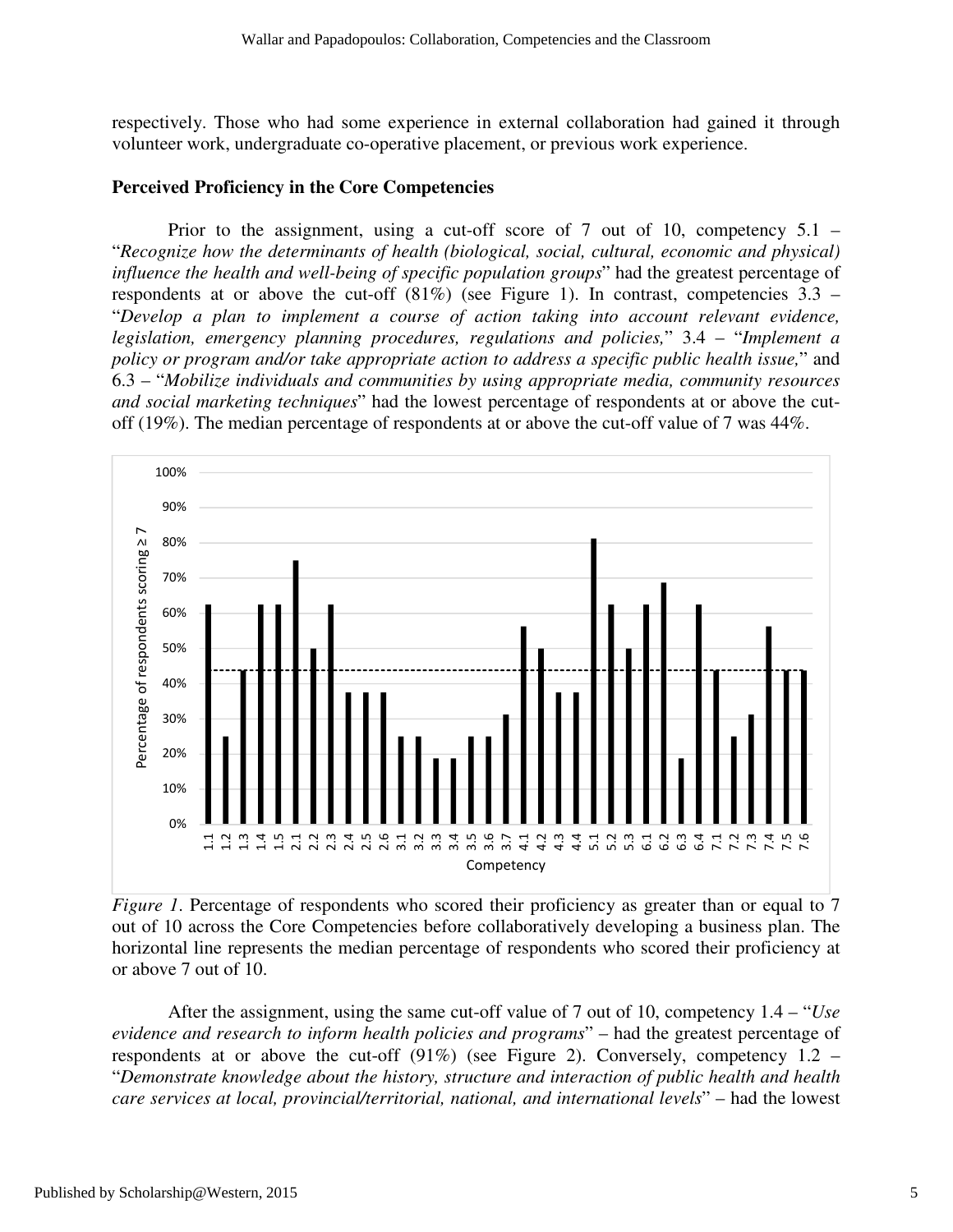#### *The Canadian Journal for the Scholarship of Teaching and Learning, Vol. 6, Iss. 1 [2015], Art. 6*

percentage of respondents at or above the cut-off (45%). The median percentage of respondents at or above the cut-off value of 7 was 73%.



*Figure 2.* Percentage of respondents who scored their proficiency as greater than or equal to 7 out of 10 across the Core Competencies after collaboratively developing a business plan. The horizontal line represents the median percentage of respondents who scored their proficiency at or above 7 out of 10.

 Comparing the difference between the percentage of respondents at or above the cut-off value of 7 out of 10 before and after the assignment, competency 6.3 – "*Mobilize individuals and communities by using appropriate media, community resources and social marketing techniques*" – had the greatest absolute difference (54%; Pre = 19%, Post = 73%) in the percentage of respondents at or above the cut-off value (see Figure 3). Competency 5.2 – "*Address population diversity when planning, implementing, adapting and evaluating public health programs and policies*" – had the lowest absolute difference (-8%; Pre = 63%, Post = 55%). The median absolute difference was 26%. Of note, a majority of the competencies in category 3 – Policy and Program Planning, Implementation and Evaluation  $(6/7)$  – and 7 – Leadership  $(4/6)$  – were above the median. Half of the competencies in category 2 – Assessment and Analysis  $(3/6)$  – and 4 – Partnerships, Collaboration and Advocacy  $(2/4)$  – were at or above the median.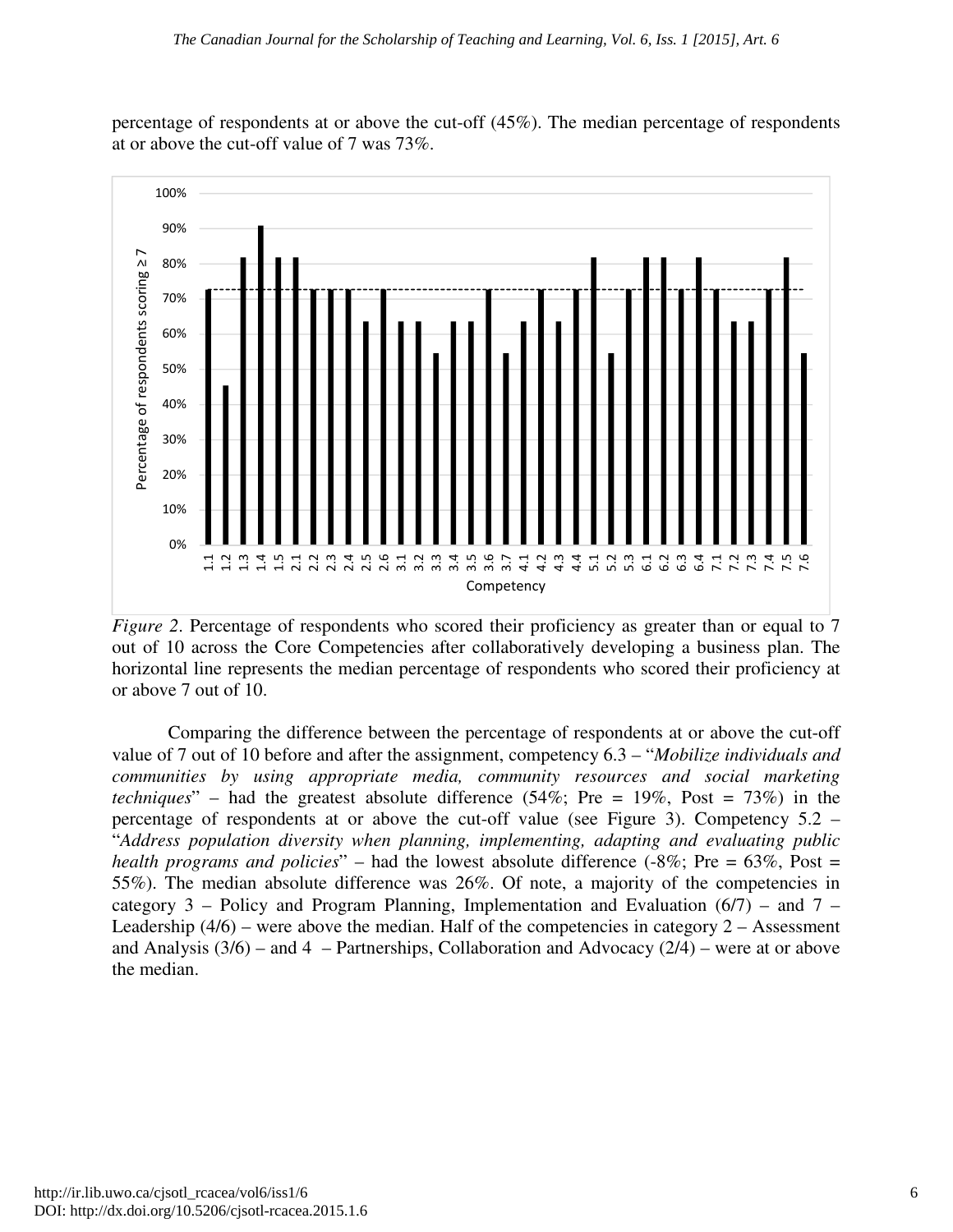

*Figure 3*. Difference in the percentage of respondents who scored their proficiency as greater than or equal to 7 out of 10 before and after developing a business plan. The horizontal line represents the median difference.

 When project leaders assessed their group's proficiency in the Core Competencies after the assignment, 29 out of 35 competencies were scored by all respondents at a proficiency level of 7 or greater. The six competencies where at least one respondent scored their group's proficiency as less than 7 were 2.4 – "*Analyze information to determine appropriate implications, uses, gaps and limitations,*" 3.2 – "*Describe the implications of each* [policy] *option, especially as they apply to the determinants of health and recommend or decide on a course of action,*" 3.5 – "*Demonstrate the ability to implement effective practice guidelines,*" 6.1 – "*Communicate effectively with individuals, families, groups, communities, and colleagues,*" 7.4 – "*Contribute to team and organizational learning in order to advance public health goals,*" and 7.5 – "*Contribute to maintaining organizational performance standards*".

#### **Frequency of Collaboration**

 The majority of project leaders (60%) indicated that they spent 1-2 hours per week, on average, directly working with their group with 20% spending less than one hour and 20% spending 3-4 hours per week. Student respondents indicated that they spent less than one hour (45%), and 1-2 hours per week (55%), on average, directly working with their project leader.

#### **Perceived Value of the Assignment and External Collaboration**

 The majority of student respondents either strongly agreed or agreed that creating a business plan enhanced their integration into the public health sector (82%), job readiness upon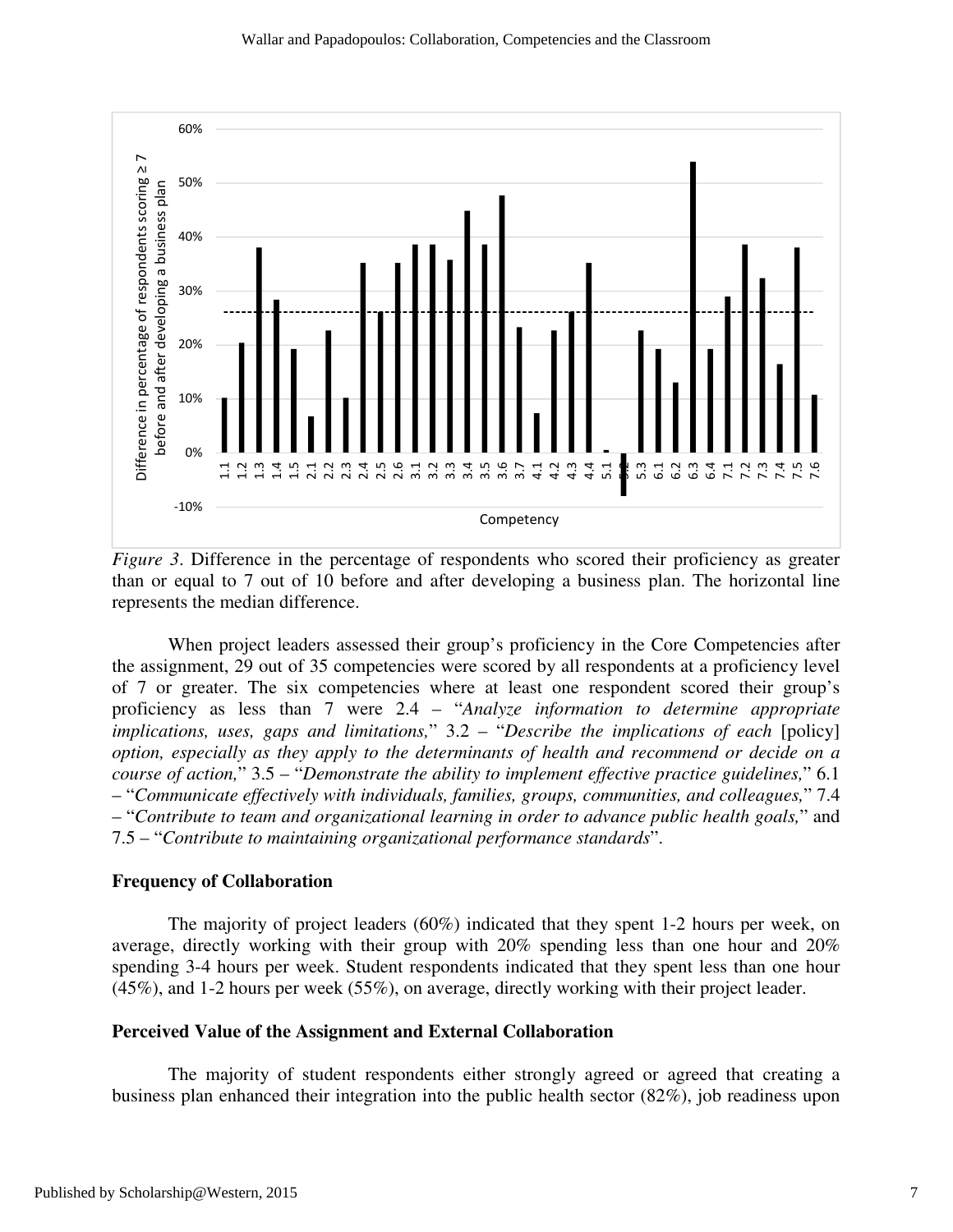graduation (91%), graduate studies experience (91%), and was effective in achieving the course learning outcomes (91%). All project leaders strongly agreed that creating a business plan enhances student integration into the public health sector and job readiness upon graduation. They also either strongly agreed or agreed that creating a business plan is important to enhancing student proficiency in the Core Competencies.

 All student respondents either strongly agreed or agreed that collaborating with a public health organization enhanced their job readiness and graduate studies, and was effective in achieving learning outcomes. The majority of respondents (91%) also strongly agreed or agreed that it enhanced their integration into the public health sector upon graduation. All project leaders strongly agreed that collaboration enhances student integration into the public health sector and their job readiness, and is important to enhancing their proficiency in the Core Competencies.

#### **Qualitative Themes**

 Focus group participants felt that they most improved in categories 3 – Policy and Program Planning, Implementation and Evaluation (43%), 6 – Communication (29%), 2 – Assessment and Analysis (14%), and 4 – Partnerships, Collaboration and Advocacy (14%). Except for Communication, all other competency categories were identified by at least one participant as having least improved in this category through completing the assignment.

 Two major themes were identified: (a) expanded and unique learning opportunities; and (b) managing and communicating expectations.

 Expanded and unique learning opportunities refers to the variation in participants' learning experiences both within and between groups. Creating a business plan allowed participants to apply their knowledge gained in previous graduate courses, and to learn new knowledge that they could apply to future courses and job interviews. Given the size and complexity of the assignment, participants indicated that they divided up the work between group members. However, this division of labour made each student's learning experience unique to them. As one participant commented,

…there were so many areas that I wasn't involved with like it might have been a good learning…experience to learn how to do those things. And like I know that these things are supposed to be in a business plan but…I don't actually know how to do them.

Learning opportunities were expanded through collaboration which offered a more realistic experience. Participants had to newly consider feasibility and the public health organization's requirements when creating their business plan. As one participant stated, "…if you had an idea that was really ridiculous that you would have maybe put in a project in first year. It would just be you know rejected and 'No you can't do that'." Another stated,

It was almost like there were two sets of like projects…There was the project for the health unit and what they wanted to see at the end of it and the project for like our final paper and what was required for the course…

Collaboration also provided students with access to information that would otherwise have been unavailable to them.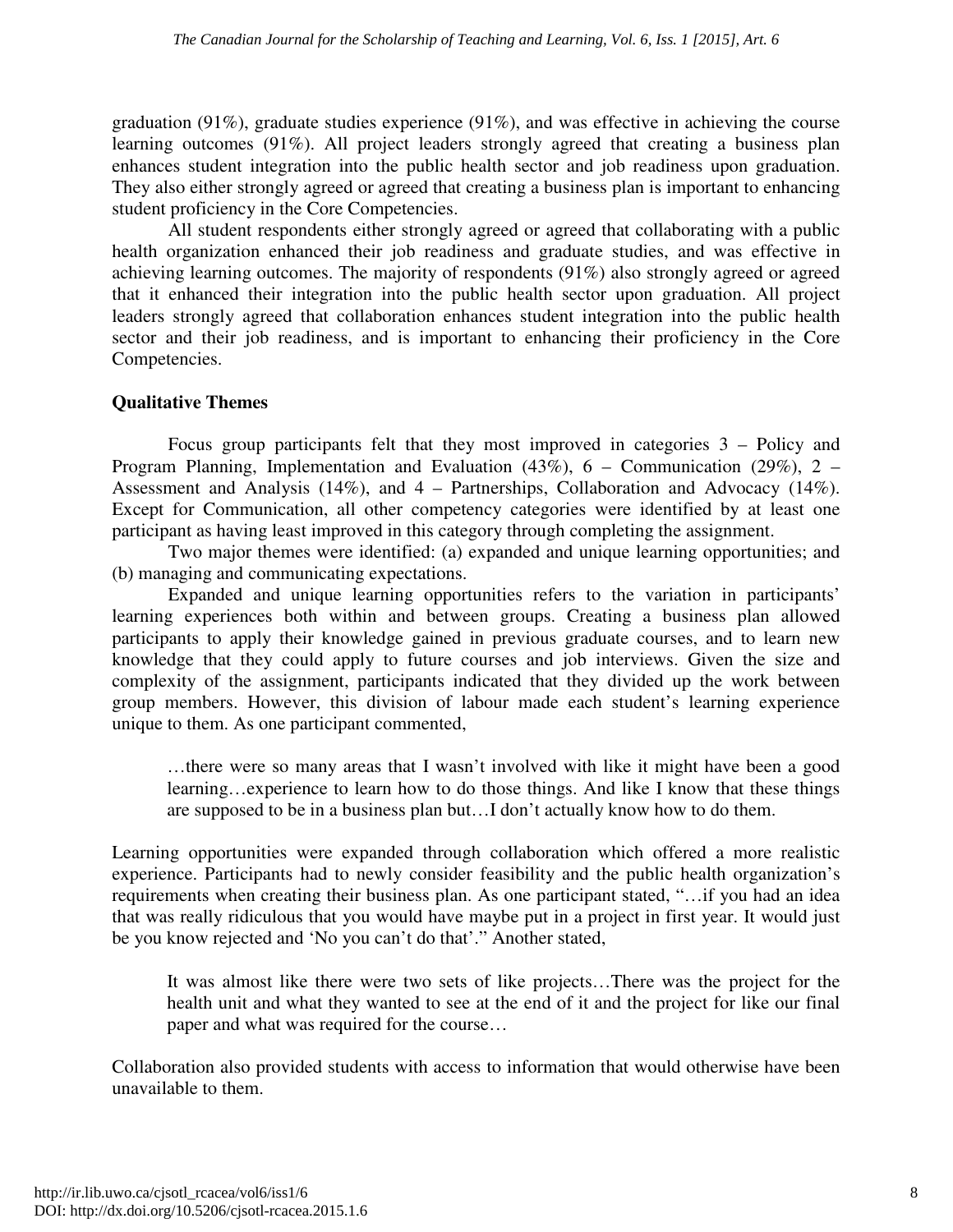Managing and communicating expectations was discussed in relation to the project deliverables, and their future implementation. Participants identified differences between the desired outcomes for the assignment and the public health organization. As one participant stated, "…they had specific things that they needed out of the project which were not necessarily the same as the deliverables we needed for the course…" Several participants expressed that better alignment was needed. Participants also suggested that more in-depth project descriptions with clear outcomes, budget, and timelines would have improved the assignment. Participants also expressed a sense of ownership over their work, and a desire to see it implemented by the public health organization. One participant expressed "It would be nice to know if they used anything especially since the effort that most of us put into it." In discussing a theoretical versus collaborative assignment, one participant stated,

…it's nice to have a real project even if they don't implement it. It would be nice to think that they would or that the work that you're doing is helpful and meaningful which I think like gives me a great deal of satisfaction knowing that it's like relevant um so a theoretical assignment probably just wouldn't have wouldn't have given me the same level of satisfaction.

This sense of ownership created another set of expectations outside of the assignment relating to how their work would be used in the future.

#### **Discussion**

 The objective of this study was to assess the impact of a new collaborative capstone experience on MPH students' perceived proficiency in the Core Competencies using a pre-/postassignment survey and focus groups. By collecting both quantitative data from students and project leaders, and qualitative data from students, we were able to meaningfully triangulate the data in order to gain a richer perspective of students' collaborative learning experiences.

 These data indicate that, overall, student respondents increased their proficiency across the Core Competencies with notable gains in several competency categories including Policy and Program Planning, Implementation and Evaluation, Leadership, Communication, Assessment and Analysis, and Partnerships, Collaboration and Advocacy. Previous work by Papadopoulos et al. (2013) mapped all of the Core Competencies onto the creation of a business plan. These gains across different competency categories may also be attributed to the variety of public health issues addressed, and different roles/responsibilities that students undertook in their small groups in order to develop their business plan in a relatively short period of time. Of note, there was an apparent decrease in the level of proficiency in competency 5.2 – "*Address population diversity when planning, implementing, adapting and evaluating public health programs and policies.*" Although it is not possible to determine if this was a significant decrease or simply "noise" in the data, it is possible that the selected project topics did not foster learning related to diversity and inclusiveness and represents a missed learning opportunity to be addressed in future iterations of this assignment.

 Collaborating with a local public health organization to address an identified need is an example of a high impact educational practice known as service learning (Kuh, 2008). According to the Association of Schools of Public Health Council of Public Health Practice Coordinators, service learning is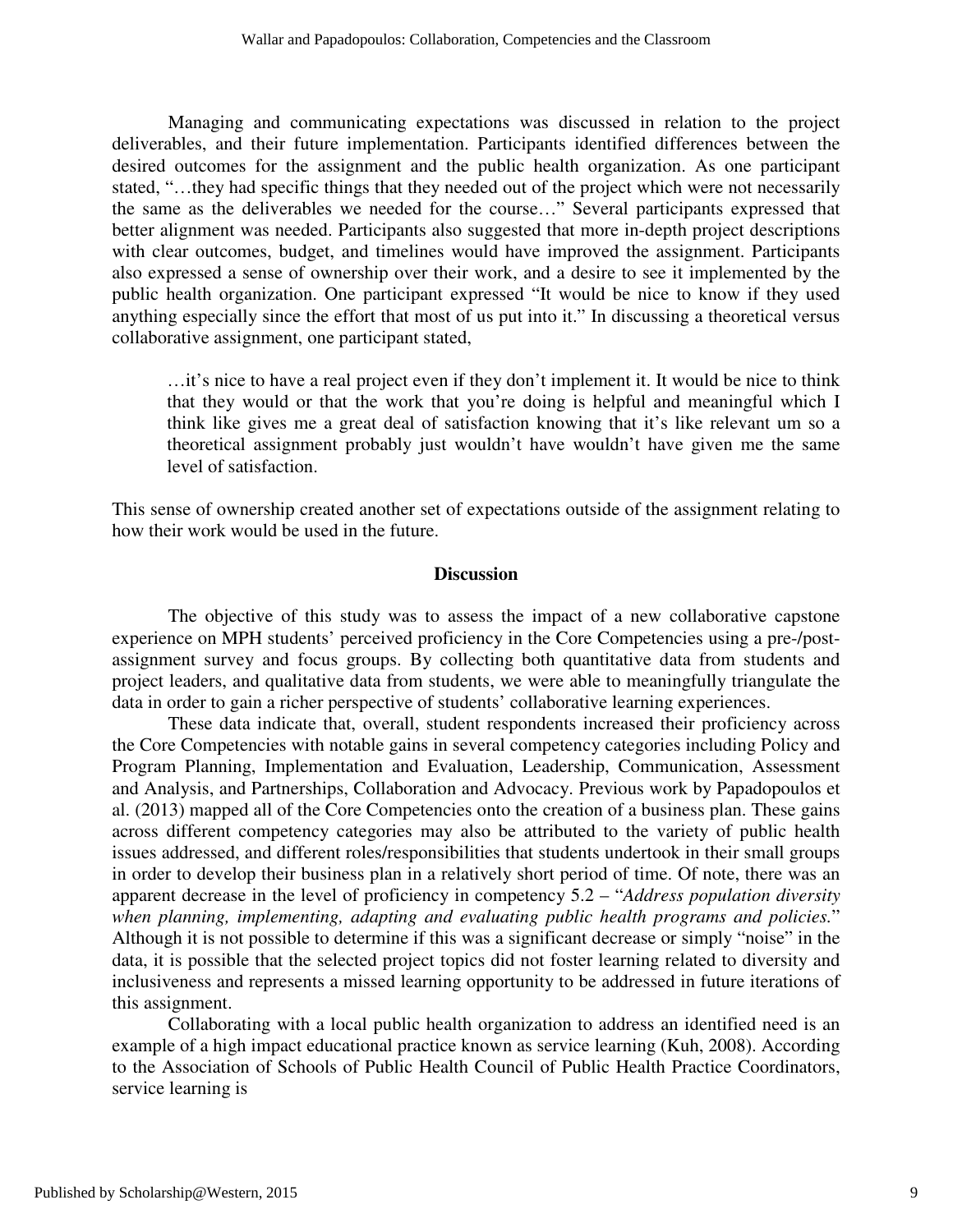a structured learning experience that combines community service with preparation and reflection. Students engaged in service learning provide community service in response to community-identified concerns and learn about the context in which service is provided, the connection between their service and academic coursework, and their roles as citizens. (Atchison, Boatright, Merrigan, Quill, & Whittaker, 2004, p. 9)

In this study, the service learning experience was important for integration into the public health sector, enhancing job readiness and graduate studies, achieving the course learning outcomes, and increasing proficiency in the Core Competencies. It also allowed some students to better understand their particular interests in public health, and feel a sense of satisfaction with their work. Managing and communicating expectations was important throughout the service learning experience. Students, project leaders and the local public health organization, the course teaching assistant, and the course instructor all had expectations regarding successful completion of this assignment. Ensuring that these expectations are aligned and communicated was an important lesson learned from this experience. Service learning has been conducted in other MPH programs. For example, Gregorio, DeChello, & Segal (2008) evaluated three MPH service learning experiences at the University of Connecticut and found that 68% of students derived high or very high educational value from the experience. Hou (2009) from the University of Georgia described her experience with service learning in a first-year MPH course and found that students derived benefits from engaging with community members, working as a team in a realistic setting, and applying their knowledge in a concrete manner. Challenges included having to immediately apply new classroom knowledge, intensive project requirements, and short timelines. Similar benefits and challenges were noted by student respondents in our study. Overall, service learning provides students with a concentrated, rewarding experience where they can apply their knowledge to address a current issue while contributing their time and skills to the community.

 In this study, students self-assessed their proficiency using statements from the Core Competencies. Previous work by Britten, Wallar, McEwen, & Papadopoulos, 2014 used the Core Competencies to facilitate students' self-assessment of their proficiency before and after the University of Guelph MPH program. Both quantitative and qualitative results highlighted students' unique learning experiences such that their proficiency was enhanced in different competencies depending on their role(s) in the project. Depending on the student's level of proficiency in the Core Competencies, this can be viewed as either a positive or negative outcome. Having some independence to tailor the learning experience can be a positive outcome for those students who were able to enhance their proficiency in desired competencies. However, it can be a negative outcome for those students who were unable to enhance their proficiency in desired competencies. It is important to consider how group assignments will be experienced by students, and monitor this experience to ensure there are opportunities for students to enhance their proficiency in needed areas. Group dynamics may be another influential factor in this regard. In this assignment, students organized themselves into groups of 4-5 students rather than being organized by the instructor, AP. Given students' similar public health education levels, the need to balance groups by assigning group membership was not deemed to be important. The number of students per group was decided based on AP's assessment of the work needed to complete the assignment. All groups worked well together, and produced high-quality business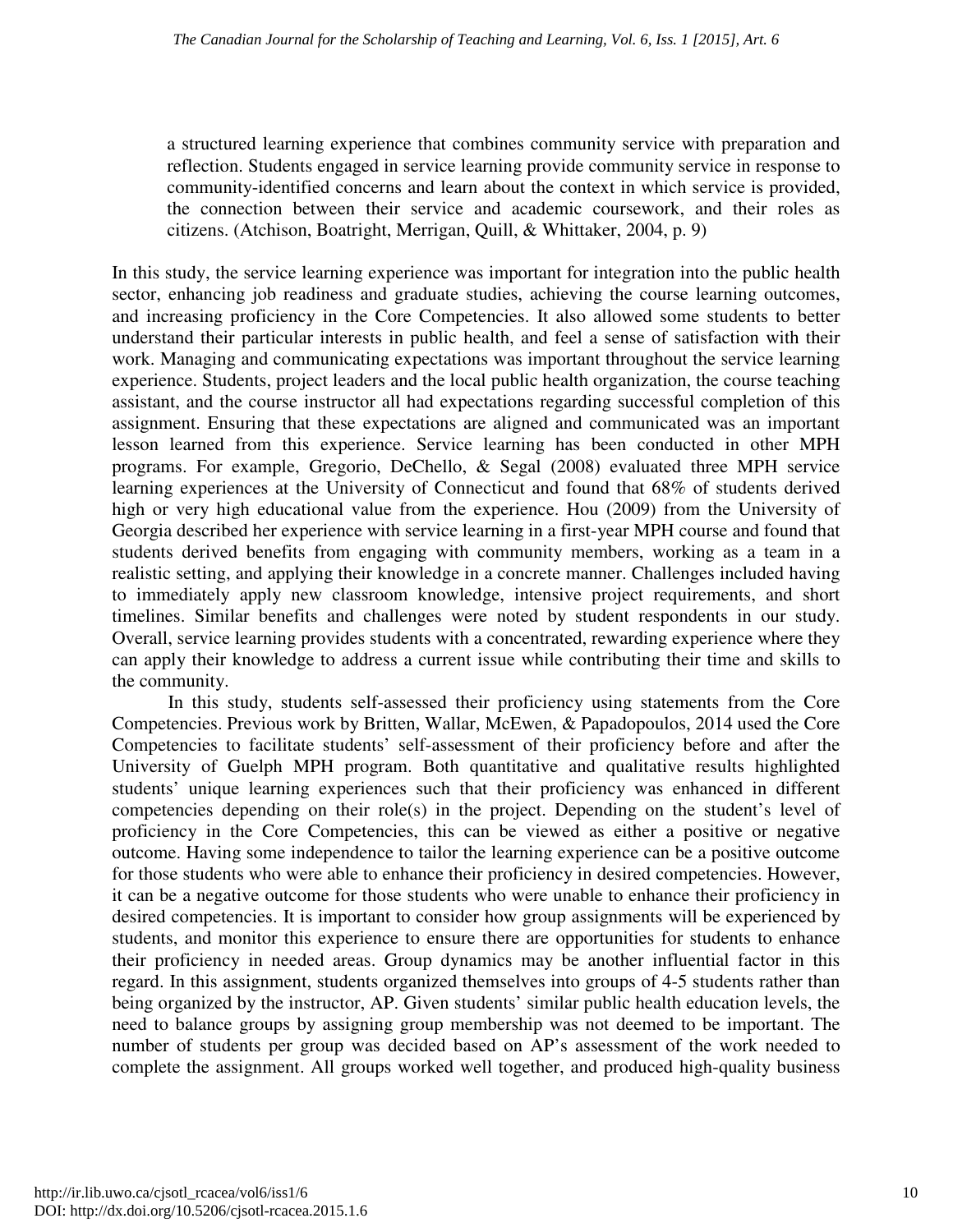plans. The impact of group selection on the development of proficiency in the Core Competencies is a potential area of future research.

 One limitation of using the Core Competencies for student assessment is that these competency statements were written for public health professionals rather than graduate students. This may limit the validity of using these professional-level statements to assess student performance. This distinction is important to make, and separate MPH competency statements have been developed in the United States (Calhoun et al., 2008), Australia (Genat & Robinson, 2010), and Europe (Birt & Foldspang, 2011). There is an immediate need for the development of MPH competency statements that reflect the unique public health landscape in Canada. If Canadian schools and programs in public health are to provide a competency-based learning environment, it is important that graduate competencies are clear, consistent, and communicated. It is also important that these competencies inform MPH program and course learning objectives, and are aligned with workforce needs. We encourage the Public Health Agency of Canada and other public health education stakeholders, including administrators of Schools of Public Health and Master of Public Health programs, to initiate the development of these statements.

 Other study limitations included: small sample size; inability to individually match pre- /post- survey results due to a software glitch and by extension, calculate measures of significance; potential for positive scale bias by anchoring "good" in the middle of the Likert scale; lack of survey construct validation (e.g. pilot testing); qualitative analysis solely conducted by LEW; inability to correlate perceived proficiency and course marks given the anonymous nature of the data; and inability to separate the potential effects of other learning experiences on students' perceived proficiency in the Core Competencies. These results are reflective of the experiences of University of Guelph MPH student respondents. Despite these limitations, comparable collaborative learning experiences in other graduate public health programs may offer similar benefits. It is also important to note that these results reflect perceived rather than objectively measured proficiency in the Core Competencies. However, the high quality of the submitted business plans corroborate the higher levels of students' perceived proficiency across the Core Competencies. Future work will evaluate the teaching and assessment methods that are used to enhance and measure student proficiency in this course using the Core Competencies as an evaluative framework.

This study aimed to quantitatively and qualitatively assess students' capstone experiences in collaborating with a local public health organization to develop a business plan that addressed a relevant issue. To our knowledge, this is the first study to use the Core Competencies to assess the impact of a collaborative learning experience on student proficiency. Future directions include refining and expanding this method to other assignments and learning experiences.

#### **Conclusions**

 Here, we have described the impact of a collaborative capstone assignment on student proficiency in the Core Competencies, and further explored their learning experience using qualitative methods, providing a richer understanding of our students' perspectives. Although the Core Competencies are intended for public health professionals rather than graduate students, students perceived themselves as proficient across the Core Competencies after completing the assignment. This collaborative assignment further provided expanded and unique learning opportunities, and management and communication of expectations was important throughout the experience. By using realistic community-based assignments, graduate public health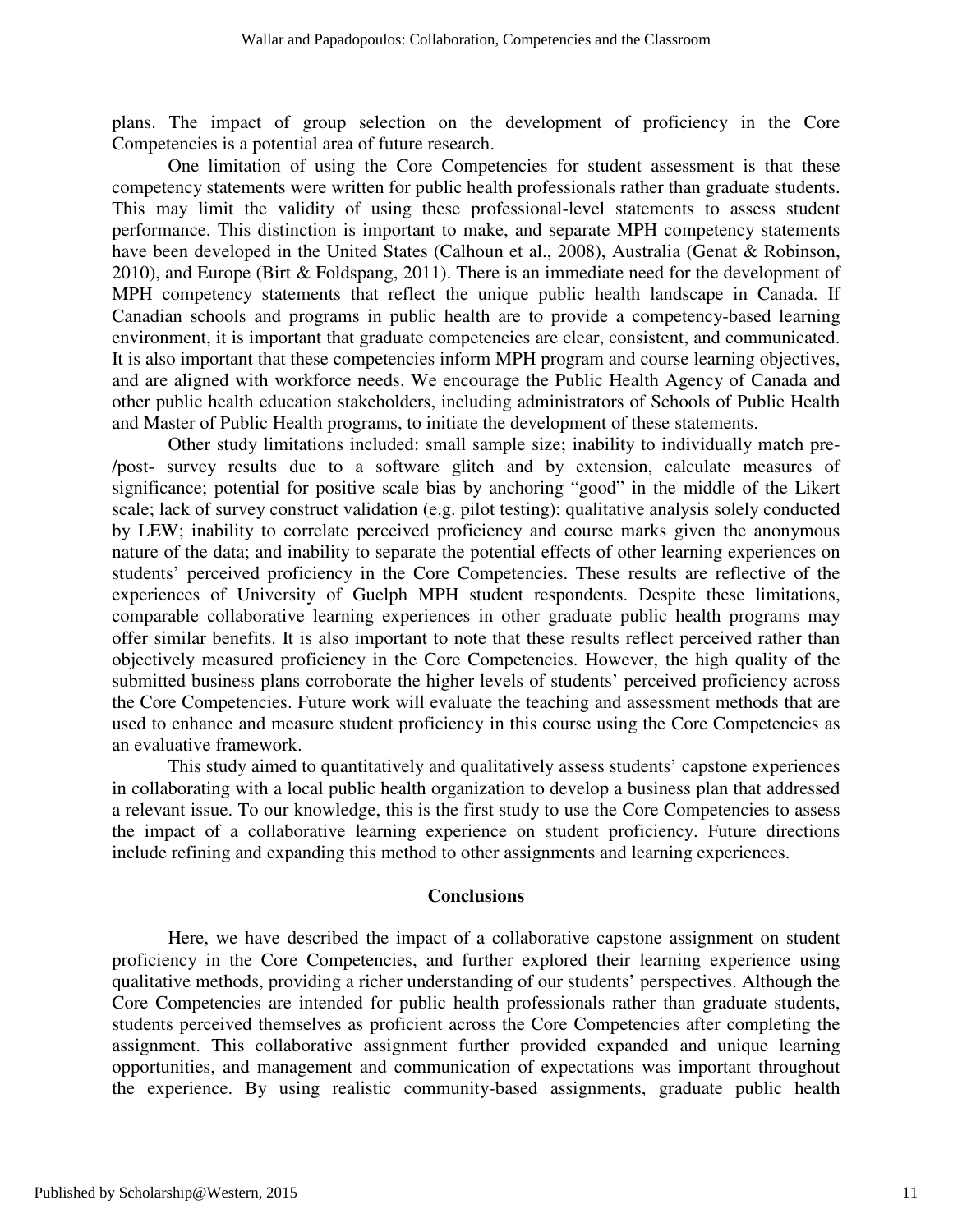programs can enrich students' learning experiences by creating an environment for students to apply their classroom knowledge, and gain practical knowledge and skills. Professionaldeveloped and endorsed competency statements provide a standardized set of expectations that can be used by students to assess their proficiency, and reflect upon their learning and development. As they continue to be developed and refined, it is important to give due consideration to their validity as a measurement tool of student progress and proficiency. General lessons learned from this experience include: (a) Have clear assignment expectations that are communicated to the students, teaching assistant(s), and external partners. These expectations should be developed in partnership with the external partners, and discussed prior to the start of the assignment; (b) Maintain regular two-way communication of these expectations between the students, teaching assistant(s), course instructor(s), and external partners. By being intentional about regular communication, students' learning experiences can be monitored, and if needed, modified to enhance their experiences; and (c) Make room for flexibility and innovation. Service learning in collaboration with external partners is an excellent opportunity for students to explore their interests, and gain additional knowledge and skills. By giving students some independence to tailor their learning experience, it can improve the quality of their work, and their satisfaction with the collaborative experience.

#### **References**

- Atchison, C., Boatright, D., Merrigan, D., Quill, B., & Whittaker, C. (2004). *Demonstrating excellence in practice-based teaching for public health*. Washington: Association of Schools of Public Health.
- ATLAS.ti Scientific Software Development GmbH. (2002). ATLAS.ti [computer software]. Berlin, Germany.
- Birt, C., & Foldspang, A. (2011). *European core competencies for MPH education (ECCMPHE)*. Brussels, Belgium: ASPHER.
- Britten, N., Wallar, L. E., McEwen, S. A., & Papadopoulos, A. (2014). Using core competencies to build an evaluative framework: Outcome assessment of the University of Guelph Master of Public Health program. *BMC Medical Education, 14*, 158. http://dx.doi.org/10.1186/1472-6920-14-158
- Calhoun, J. G., Ramiah, K., Weist, E. M., & Shortell, S. M. (2008). Development of a core competency model for the master of public health degree. *American Journal of Public Health, 98*(9), 1598-1607. http://dx.doi.org/10.2105/AJPH.2007.117978
- Genat, B., & Robinson, P. (2010). New competencies for public health graduates: A useful tool for course design. *Australian and New Zealand Journal of Public Health, 34*(5), 513-516. http://dx.doi.org/10.1111/j.1753-6405.2010.00599.x
- Gregorio, D. I., DeChello, L. M., & Segal, J. (2008). Service learning within the University of Connecticut Master of Public Health program. *Public Health Report, 123 Supplement 2*, 44-52.
- Hou, S.-I. (2009). Service learning + new Master of Public Health student = Challenges for the professor. *International Journal of Teaching and Learning in Higher Education, 20*(2), 292-297.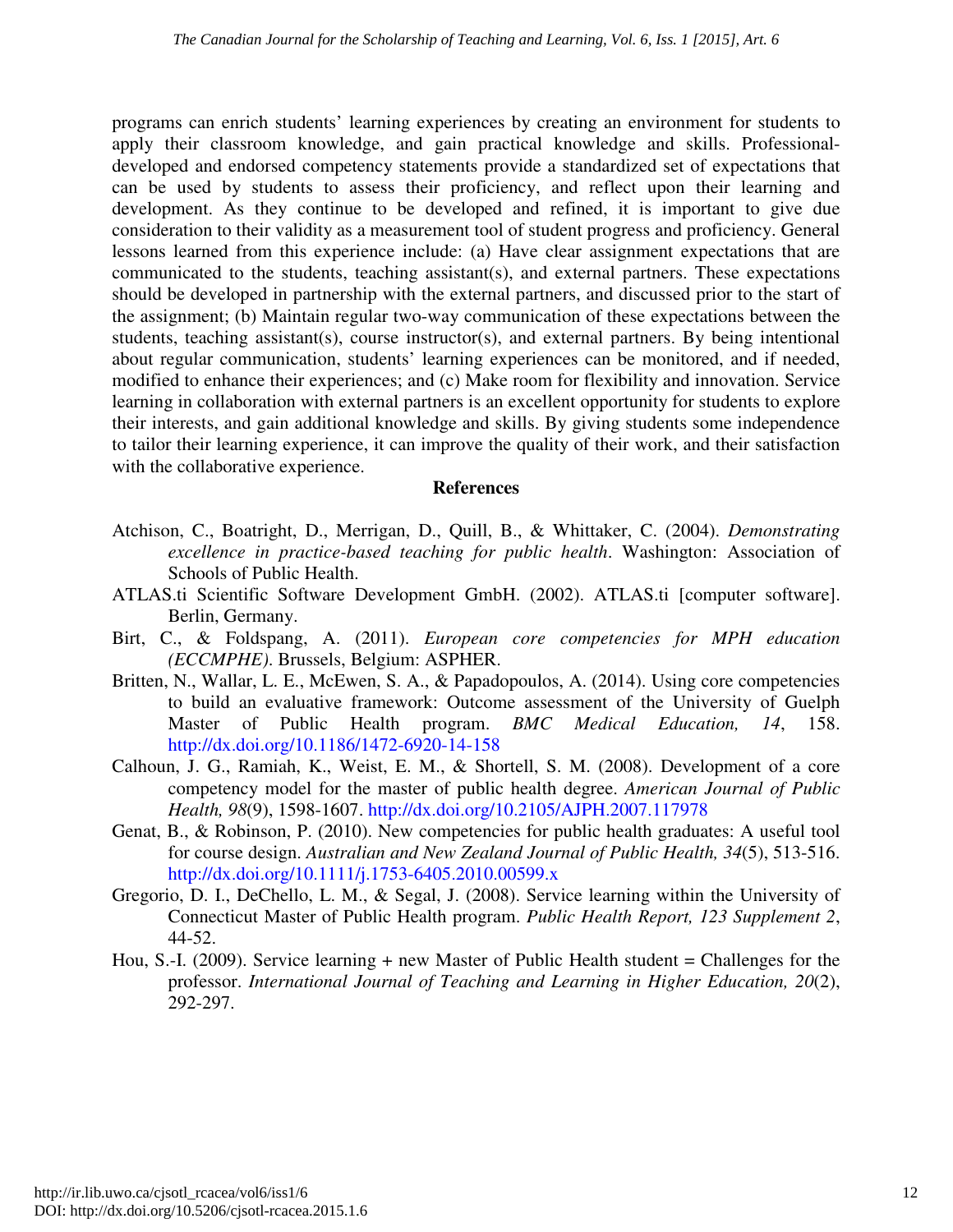- Kaprielian, V. S., Silberberg, M., McDonald, M. A., Koo, D., Hull, S. K., Murphy, G., Tran, A.N., Sheline, B. L., Halstater, B., Martinez-Bianchi, V., Weigle, N. J., de Oliveira, J. S., Sangvai, D., Copeland, J., Tilson, H. H., Scutchfield, F. D., & Michener, J. L. (2013). Teaching population health: A competency map approach to education. *Academic Medicine, 88*(5), 626-637. http://dx.doi.org/10.1097/ACM.0b013e31828acf27
- Koo, D., & Miner, K. (2010). Outcome-based workforce development and education in public health. *Annual Review of Public Health, 31*, 253-269. http://dx.doi.org/10.1146/annurev.publhealth.012809.103705
- Kuh, G. D. (2008). *High-impact educational practices: What they are, who has access to them, and why they matter*. Washington, DC: Association of American Colleges & Universities.
- Merriam, S. B. (2014). *Qualitative research: A guide to design and implementation.* San Francisco, CA: John Wiley & Sons.
- Papadopoulos, A., Britten, N., Hatcher, M., & Rainville, K. (2013). Using business plan development as a capstone project for MPH programs in Canada: Validation through the student perspective. *Journal of Community Health, 38*(5), 791-798. http://dx.doi.org/10.1007/s10900-013-9698-5
- Public Health Agency of Canada. (2007). *Core competencies for public health in Canada: Release 1.0.* Ottawa: Public Health Agency of Canada.
- Public Health Foundation. (2014). *Competency assessments for public health professionals*. Retrieved June 10, 2014, from http://www.phf.org/resourcestools/pages/competency\_assessments\_for\_public\_health\_pr ofessionals.aspx
- Public Health Human Resources Task Group. (2009). *Guidelines for MPH programs in Canada: September 2007 update to include MPH practicum guidelines*. Ottawa: Pan-Canadian Public Health Network.
- StataCorp LP. (2015). Stata 13 [computer software]. College Station, TX: StataCorp LP.
- The CPC Working Group. (2009). *Competencies for ongoing development: Continuing professional competencies (CPC) project*. Vancouver: Canadian Institute of Public Health Inspectors.
- Thompson, M. E., Harver, A., & Eure, M. (2009). A model for integrating strategic planning and competence-based curriculum design in establishing a public health programme: The UNC Charlotte experience. *Human Resources for Health, 7*, 71. http://dx.doi.org/10.1186/1478-4491-7-71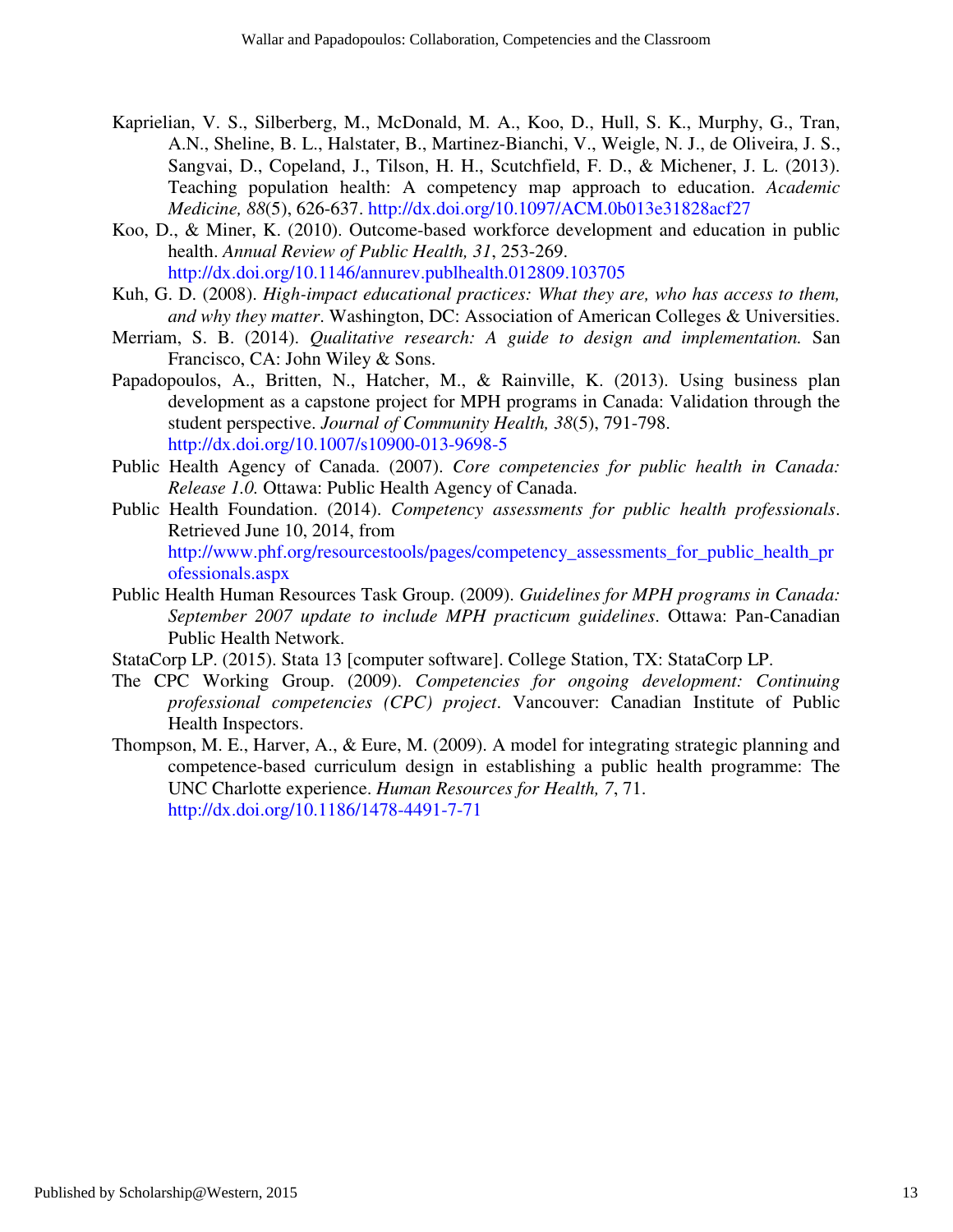#### **Appendix 1 Course Learning Outcomes**

The course learning outcomes for Public Health Administration are:

- 1. Define and explain a public health organization's mission and priorities.
- 2. Translate the mission of the organization within personal or unit scope of work.
- 3. Define and explain cost-effectiveness, cost-benefit, and cost-utility analysis.
- 4. Define and translate the budget process in public health.
- 5. Define and translate strategies for determining budget priorities.
- 6. Identify internal and external issues that may impact delivery of essential public health services (e.g., strategic planning).
- 7. Contribute to development, implementation, and monitoring of organizational performance standards.
- 8. Explain the process of and be able to conduct a program evaluation.
- 9. Understand the role of external partners and be able to work with community stakeholders and other agencies.
- 10. Understand occupational health and safety issues and how they relate to effective management.